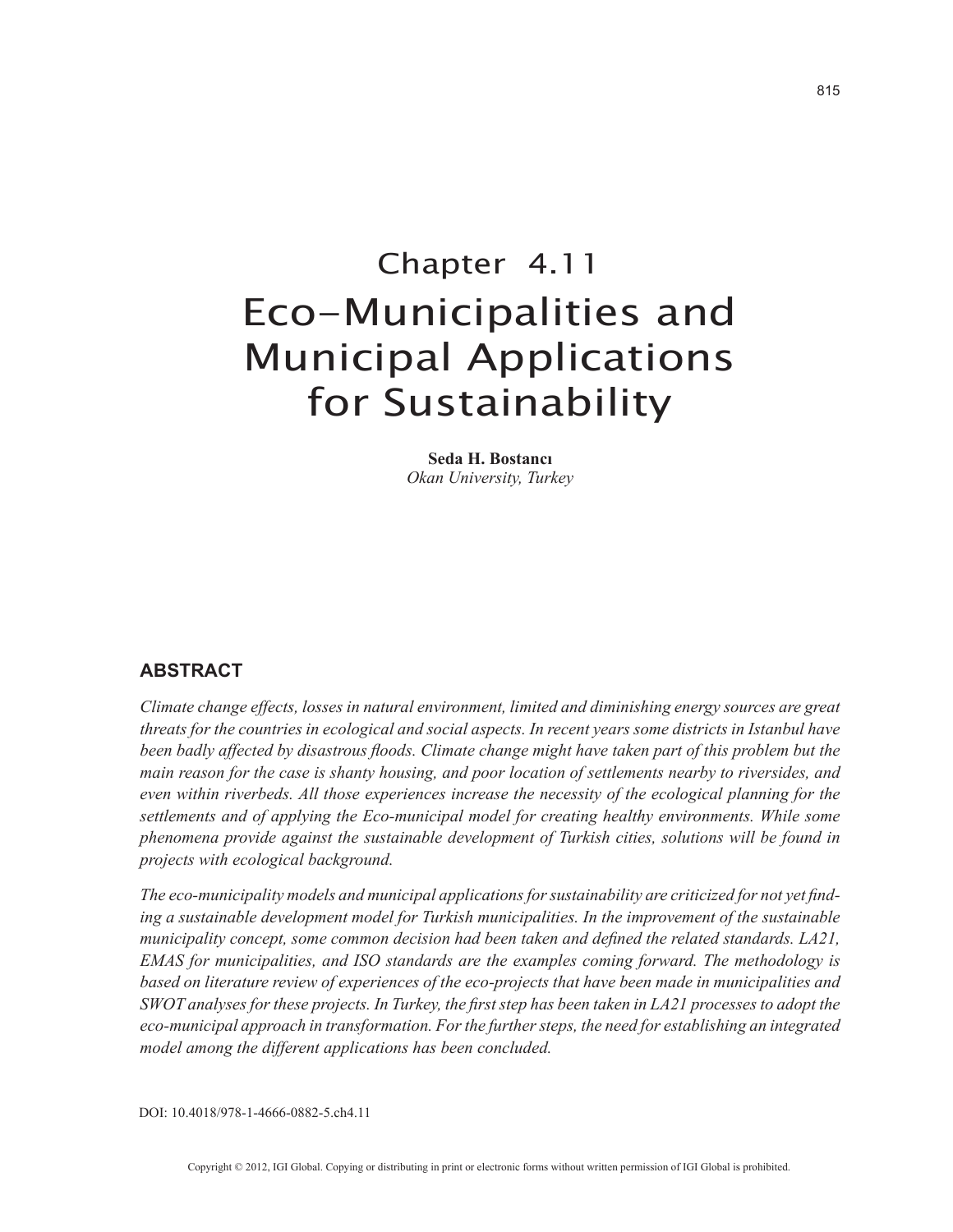# **INTRODUCTION**

Eco-municipality is a municipal model for finding long term solutions in a participatory process for the community. The model is based on innovative municipal management system. Eco-municipality can be defined as ecologically, economically, and socially balanced, healthy community for continuous development. The term justice city is based on social justice and democracy. Additionally; ecological justice became a major key of that concept. A sustainable development is a kind of development which meets the needs of the present generations without compromising the ability of future generations to meet their own needs. Municipalities are the decision making organs for planning the urban districts and areas. So they are the main actors in the development process of the city. To balance among sustainability, ecology, sociability and justice, municipalities have the main role in collaborating among with the universities, government units, NGO's and inhabitants. And the private sector should also be given a financial role in sustainable municipal applications.

"The world is facing energy supply challenges. Rising prices and finite reserves of fossil fuels, combined with necessary reductions in their use in order to mitigate anthropogenic climate change, will dramatically reshape the future energy supply. Among the greatest contributors to greenhouse gas emissions are the energy systems that power transportation, heating and cooling and industrial processes. It is imperative that energy planning is sustainable, secure and effectively implemented for local development" (Cassidy & others, 2007). "Beyond good planning and carbon-free technological solutions, the post-modern sustainable city should also be a well-organized place with low unemployment, social equity, green open space, social interaction platforms and universal education with provisions for basic needs" (Sukhdev, 2009).

"The Climate Group, along with a group of major international financial institutions, launched The Climate Principles in 2008. Adopting the Climate Principles means making a commitment to:

- 1. Minimize operational carbon footprint,
- 2. Make business decisions that will reduce climate change risks and allow the development of climate-change related opportunities,
- 3. Develop products and services that enable customers to manage climate change related risks and business opportunities,
- 4. Engage with customers, suppliers and wider society to seek opportunities for a low carbon economy,
- 5. Support the development of sound energy and climate change policy and
- 6. Disclose progress against these commitments" (The Climate Group, 2010).

The planning process in municipalities has been changing from physical planning system to participatory planning system. Before the last decade, the experts of urban planners and designers were doing the planning with less participation of the agents, but now, it has being changed to gather all contribution of public and private sectors and inhabitants for creating universe of ideas. So, participation of the actors to urban planning process become equal, for a creating a livable environment for all. Municipal applications for sustainability has wide range of studies such as, green city policies, renewable energy sources and their usages in urban areas, energy efficiency and standards, natural and cultural heritage, certificate systems and green dimensions in urban design, architecture and urban furniture. When those ecological applications by municipalities become the main aim for creating healthy cities, the local governments start to create eco-municipalities.

There are different eco technological tools the municipalities used. The main tools can be summarized as follows; using renewable energies in district areas of municipalities (Dincer, 2000; Reiche and Bechberger, 2003; Bruckner and others 1997), eco-technological models for waste